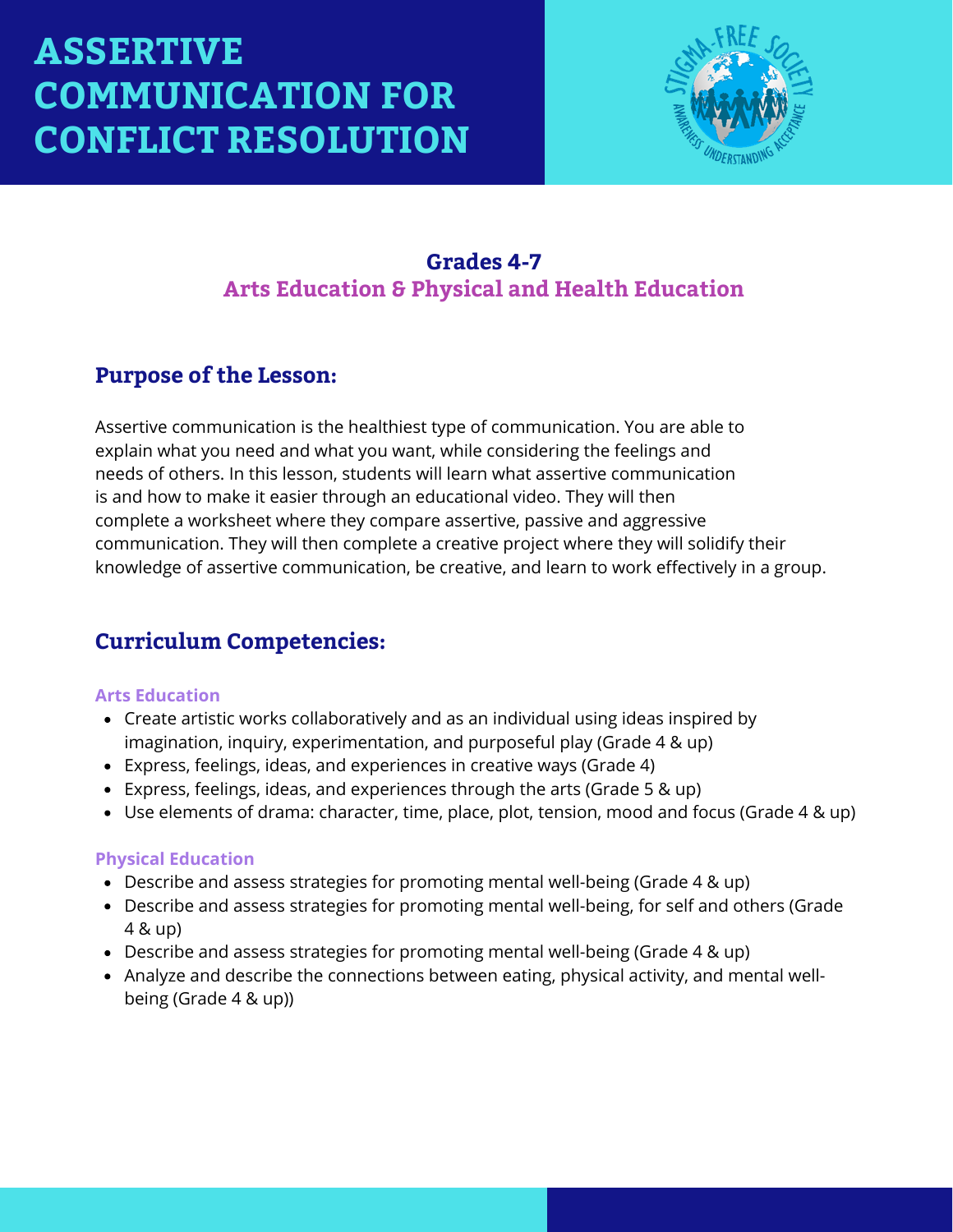

## **First Peoples Principles of Learning:**

- Learning involves patience and time.
- Learning requires exploration of one's identity.

### **Video:**

"Communicate Assertively": link **[HERE](https://www.youtube.com/watch?v=AJ-e5Q4vhsk)**

#### **Guiding Questions:**

- What are the 3 types of communication?
- What is assertive communication?
- What is passive communication?
- What is aggressive communication?

"Assertive Communication": link **[HERE](https://www.youtube.com/watch?v=vlwmfiCb-vc)**

- **Guiding Questions:**
- What are some examples of when we would need to use assertive communication?
- What is the difference between being assertive and being aggressive?
- What possible benefits do you see of assertive communication?
- What does the video say about what makes learning to use assertive communication easier?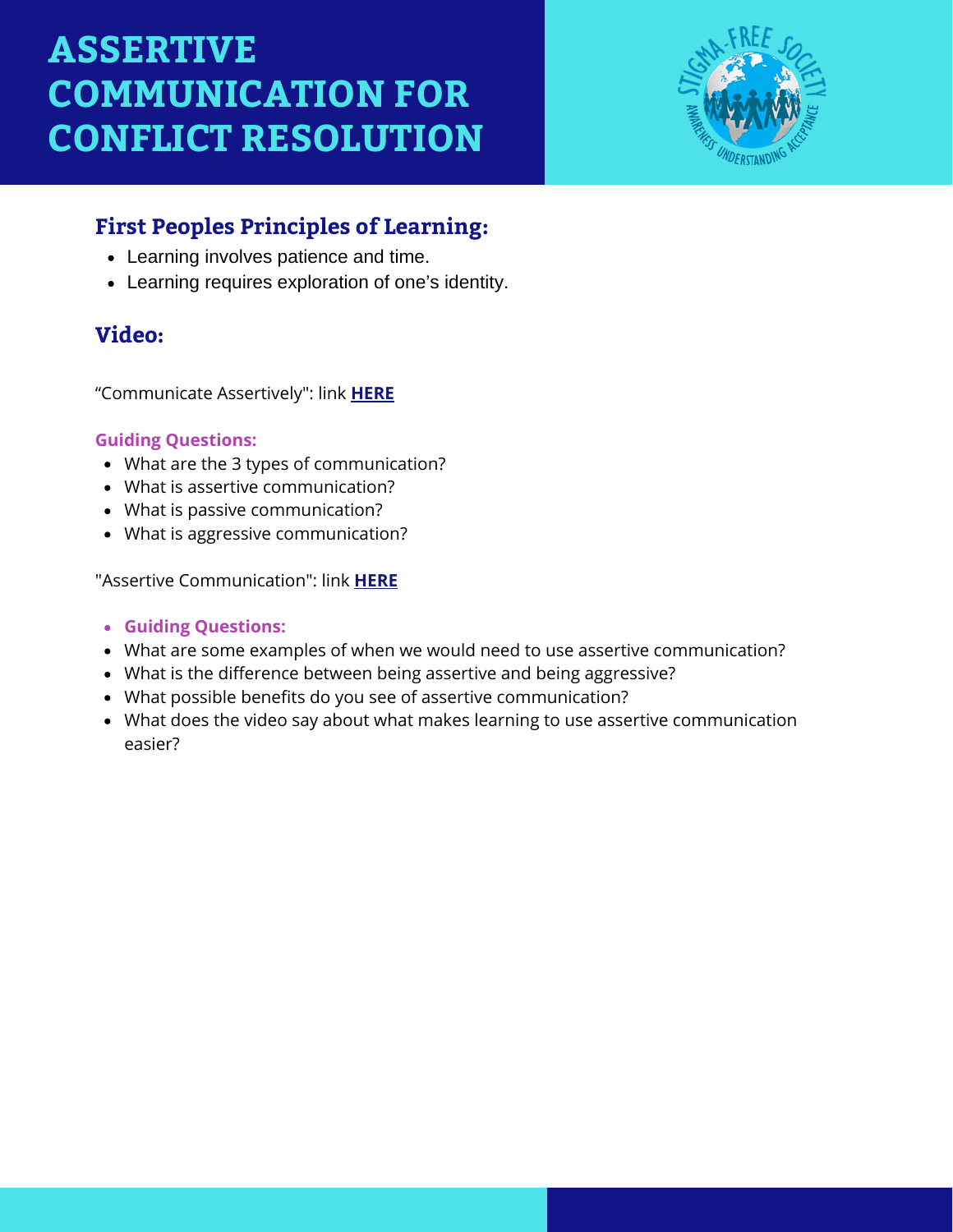

## **Step-by-Step Lesson Plan**

**Preparation:** Print off the Assertive Communication Worksheet.

**1. Watch Video 1 "Communicating Assertively".** Find in **[HERE](https://www.youtube.com/watch?v=AJ-e5Q4vhsk)**. Pause the video and use the Guiding Questions to spark discussion.

**2. Watch Video 2 "Assertive Communication."** Find in **[HERE](https://www.youtube.com/watch?v=vlwmfiCb-vc)**. Pause the video and use the Guiding Questions to spark discussion.

**3. Use the worksheet below to go over the difference between assertive, aggressive, and passive communication.** Before having students fill out the sections with examples, go over some possible scenarios where they could use assertive communication. Talk about how assertive communication can help in conflict situations.

- **Possible scenarios:** 
	- Your teacher is giving you too much work and you feel like you can't keep up.
	- Your friend never responds the way you want them to when you are feeling sad.
	- Your parent(s) or caregiver doesn't give you any privacy when you are hanging out with your friend.
	- Your sibling isn't giving you personal space and spies on you and your friends.
	- A friend asks you to do their homework for them, and this makes you uncomfortable.

**4. Follow-up Activity:** This activity follows the curriculum of Arts Education. Students will be put into groups of 2. They will write and perform a short theatre skit about assertive communication. They will pick 2 conflict situations and act out scenarios that represent how the scenarios would play out using aggressive, passive, or assertive communication.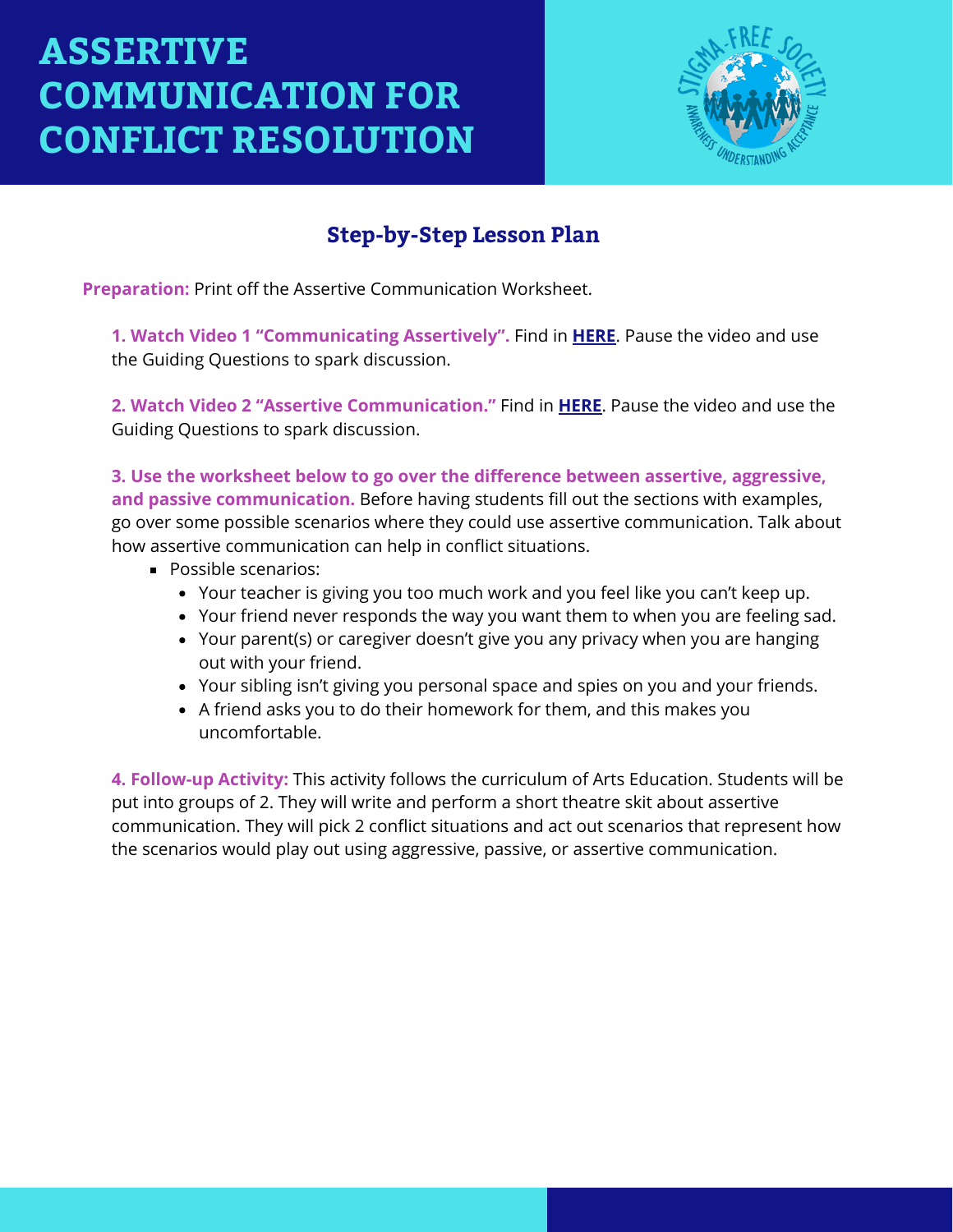

### **Assertive Communication Worksheet**

Use this worksheet to learn the difference between passive, aggressive, and assertive communication. Complete the descriptions of the types of communication and give examples by drawing a situation.

\_\_\_\_\_\_\_\_\_\_\_\_\_\_\_\_\_\_\_\_\_\_\_\_\_\_\_\_\_\_\_\_\_\_\_\_\_\_\_\_\_\_\_\_\_\_\_\_\_\_\_\_\_\_\_\_\_\_\_\_\_\_\_\_\_\_\_\_\_\_\_\_\_\_\_\_\_\_\_\_\_\_\_\_\_\_\_\_\_\_\_\_\_\_\_\_\_ \_\_\_\_\_\_\_\_\_\_\_\_\_\_\_\_\_\_\_\_\_\_\_\_\_\_\_\_\_\_\_\_\_\_\_\_\_\_\_\_\_\_\_\_\_\_\_\_\_\_\_\_\_\_\_\_\_\_\_\_\_\_\_\_\_\_\_\_\_\_\_\_\_\_\_\_\_\_\_\_\_\_\_\_\_\_\_\_\_\_\_\_\_\_\_\_\_ \_\_\_\_\_\_\_\_\_\_\_\_\_\_\_\_\_\_\_\_\_\_\_\_\_\_\_\_\_\_\_\_\_\_\_\_\_\_\_\_\_\_\_\_\_\_\_\_\_\_\_\_\_\_\_\_\_\_\_\_\_\_\_\_\_\_\_\_\_\_\_\_\_\_\_\_\_\_\_\_\_\_\_\_\_\_\_\_\_\_\_\_\_\_\_\_\_

**Passive Communication**

What is it?

Draw an example of a situation where a character is using passive communication. Use speech bubbles like it is a comic.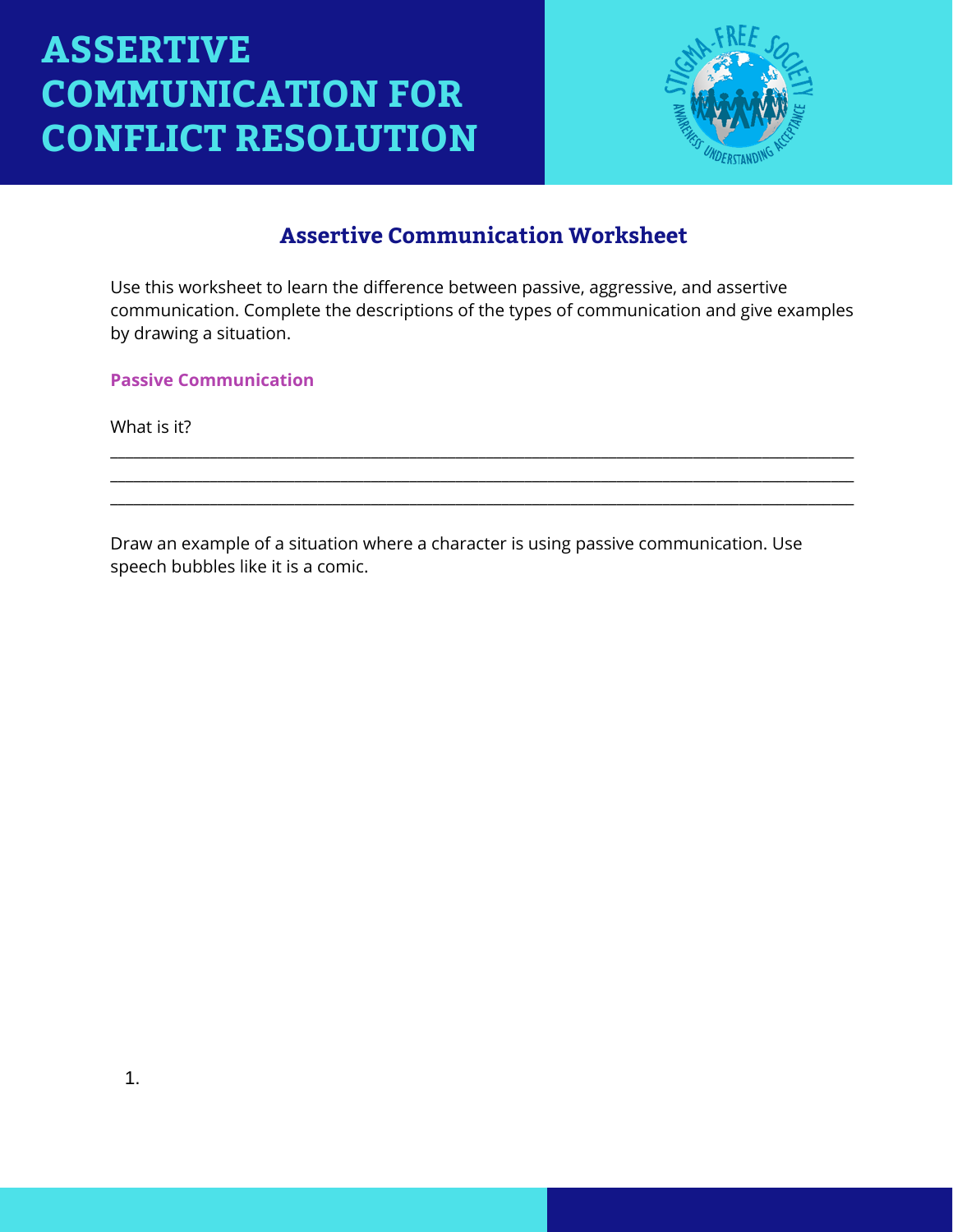

#### **Aggressive Communication**

What is it?

Draw an example of a situation where a character is using passive communication. Use speech bubbles like it is a comic.

\_\_\_\_\_\_\_\_\_\_\_\_\_\_\_\_\_\_\_\_\_\_\_\_\_\_\_\_\_\_\_\_\_\_\_\_\_\_\_\_\_\_\_\_\_\_\_\_\_\_\_\_\_\_\_\_\_\_\_\_\_\_\_\_\_\_\_\_\_\_\_\_\_ \_\_\_\_\_\_\_\_\_\_\_\_\_\_\_\_\_\_\_\_\_\_\_\_\_\_\_\_\_\_\_\_\_\_\_\_\_\_\_\_\_\_\_\_\_\_\_\_\_\_\_\_\_\_\_\_\_\_\_\_\_\_\_\_\_\_\_\_\_\_\_\_\_ \_\_\_\_\_\_\_\_\_\_\_\_\_\_\_\_\_\_\_\_\_\_\_\_\_\_\_\_\_\_\_\_\_\_\_\_\_\_\_\_\_\_\_\_\_\_\_\_\_\_\_\_\_\_\_\_\_\_\_\_\_\_\_\_\_\_\_\_\_\_\_\_\_